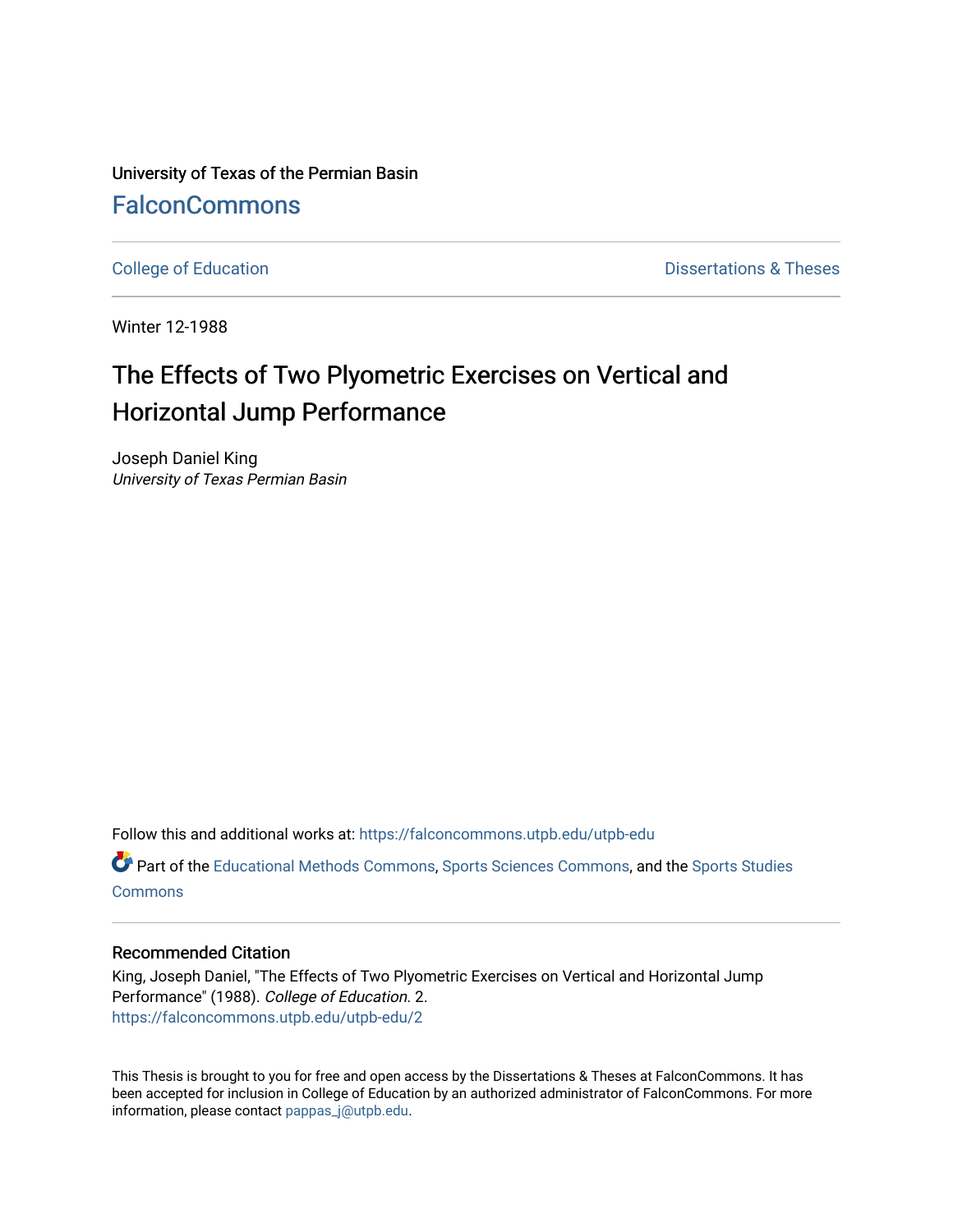## **the effects of two plyometric exercises on VERTICAL AND HORIZONTAL JUMP PERFORMANCE**

### **APPROVED BY SUPERVISORY COMMITTEE;**

Ban R alaki Chairmap Graduate Faculty Representative Sten Ci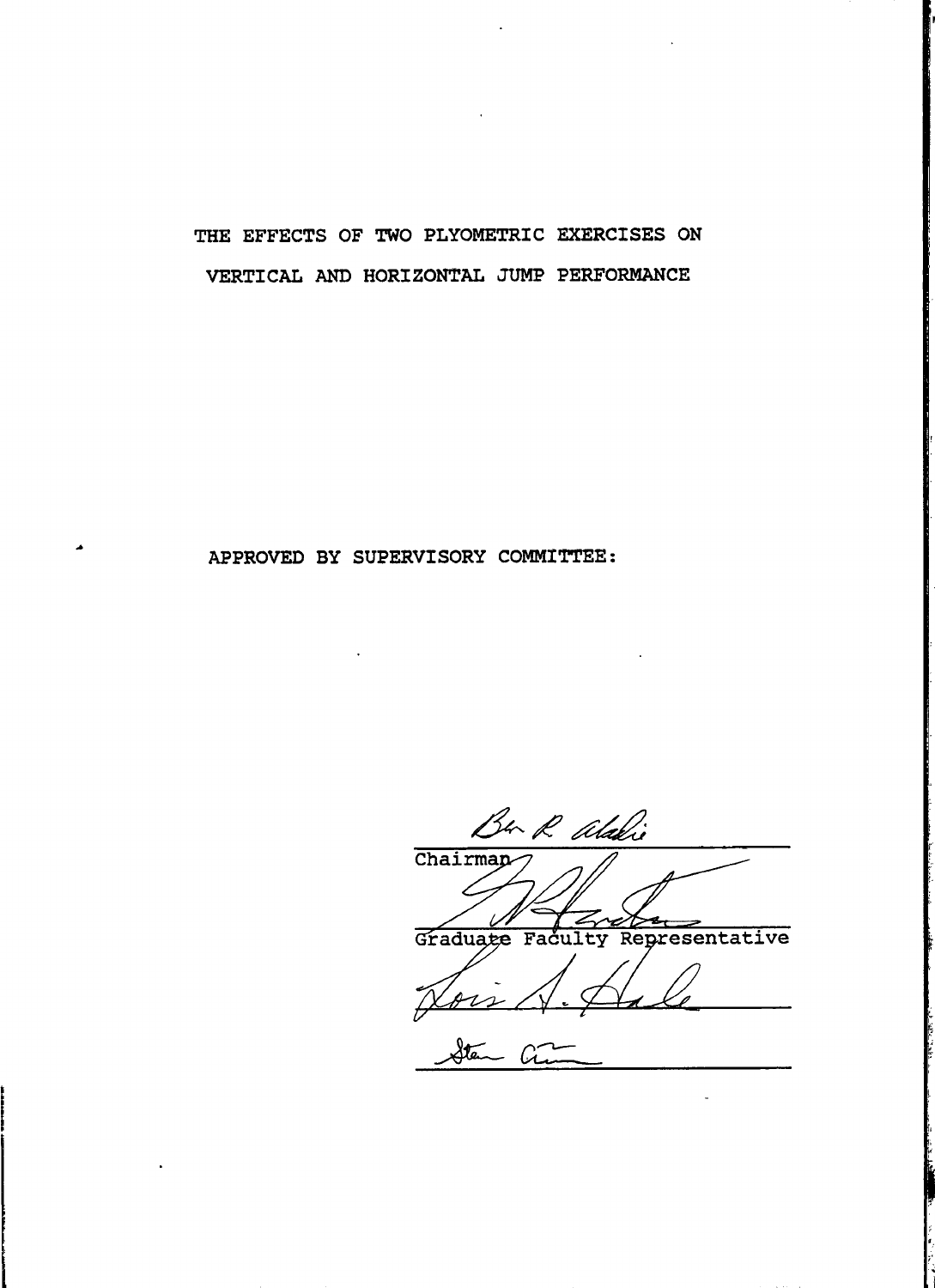### **the effects of two plyometric exercises on VERTICAL AND HORIZONTAL JUMP PERFORMANCE**

**by**

#### **JOSEPH DANIEL KING, B.S.**

**THESIS**

**Presented to the Graduate Faculty of Physical Education The University of Texas of the Permian Basin**

**in Partial Fulfillment**

**of Requirements**

**for the Degree of**

**MASTER OF ARTS**

**THE UNIVERSITY OF TEXAS OF THE PERMIAN BASIN**

**December 1988**